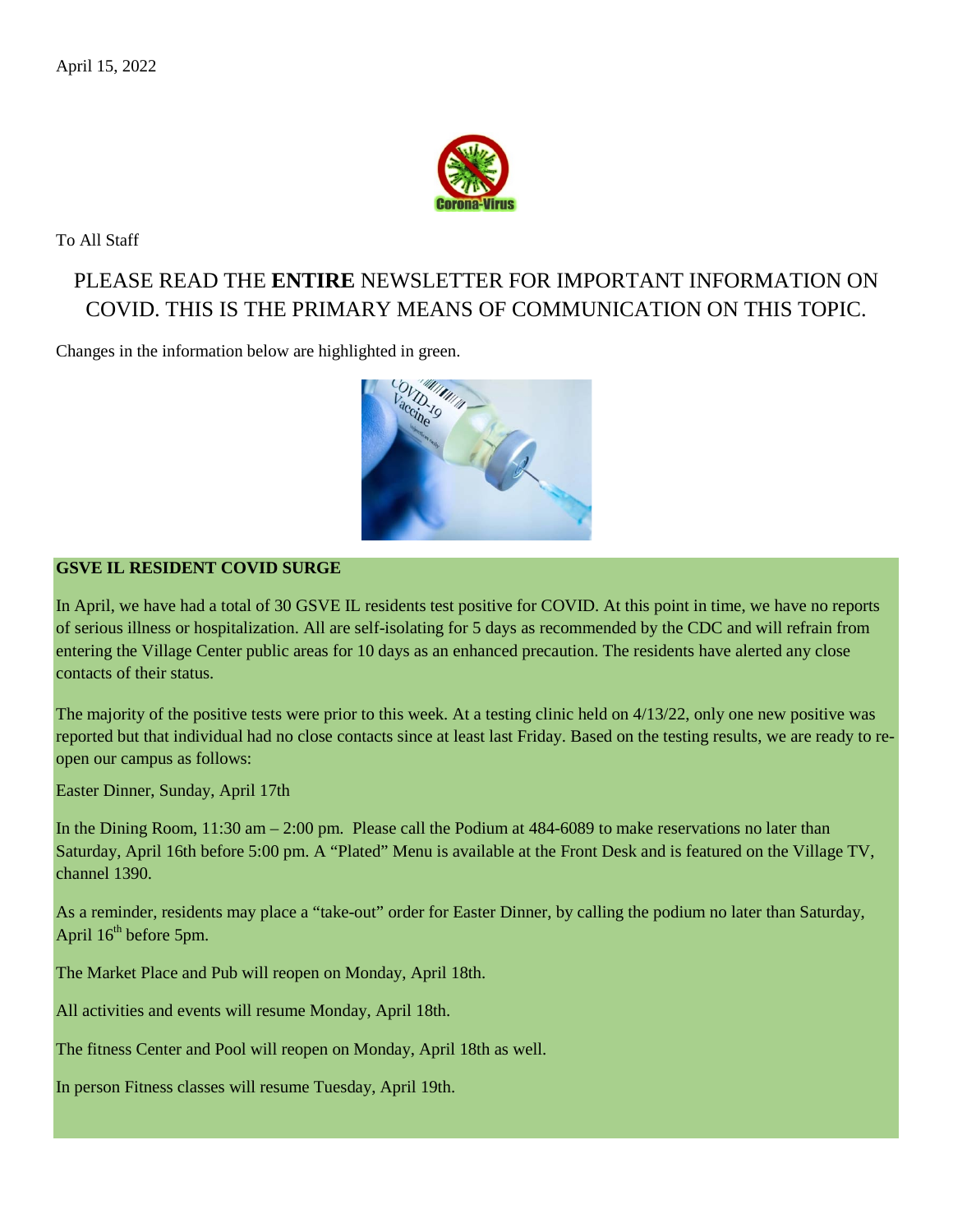Please note that residents currently on quarantine due to a positive COVID test must continue to quarantine for the full 10 days exclusive of the actual date of the positive test.

Staff Testing

Staff testing will be offered Mon-Fri from 2:30p-3:30p in the Village Center.

Masks

Please remember that while being vaccinated and boosted has been shown to decrease the severity of illness, and chances of hospitalization or death, it does not completely prevent transmission. Given the age and possible underlying health issues of our residents, we will continue to require masks in all public areas.

### **CDC RECOMMENDS ADDITIONAL BOOSTERS FOR CERTAIN INDIVIDUALS**

Source- CDC Website: "Data continue to show the importance of vaccination and booster doses to protect individuals both from infection and severe outcomes of COVID-19. For adults and adolescents eligible for a first booster dose, these shots are safe and provide substantial benefit. During the recent Omicron surge, those who were boosted were 21-times less likely to die from COVID-19 compared to those who were unvaccinated, and 7 times less likely to be hospitalized. CDC continues to recommend that all eligible adults, adolescents, and children 5 and older be up to date on their COVID-19 vaccines, which includes getting an initial booster when eligible.

Following [FDA's regulatory action,](https://www.fda.gov/news-events/press-announcements/coronavirus-covid-19-update-fda-authorizes-second-booster-dose-two-covid-19-vaccines-older-and) the CDC is updating its recommendations to allow certain immunocompromised individuals and people over the age of 50 who received an initial booster dose at least 4 months ago to be eligible for another mRNA booster to increase their protection against severe disease from COVID-19. Separately and in addition, based on [newly published data,](https://www.cdc.gov/mmwr/volumes/71/wr/mm7113e2.htm?s_cid=mm7113e2_w) adults who received a primary vaccine and booster dose of Johnson & Johnson's Janssen COVID-19 vaccine at least 4 months ago may now receive a second booster dose using an mRNA COVID-19 vaccine.

These updated recommendations acknowledge the increased risk of severe disease in certain populations including those who are elderly or over the age of 50 with multiple underlying conditions, along with the currently available data on vaccine and booster effectiveness.

*Good Shepherd is reviewing options to provide on-site clinics for interested staff and residents who meet the eligibility criteria listed above. More information will follow soon.*

#### **INITIAL VACCINES\ 1st BOOSTER CLINICS**

**GSC still strongly urges all staff to receive the FIRST booster when they are eligible to protect themselves, our residents, our staff and the greater community.**

**We are currently working with the Medicine Shoppe to schedule clinics. More info will be announced soon:**

**GS Village Endwell: 4/25/22**

**GS Fairview Home: 4/25/22**

**GS Chase: 4/18/22**

Vaccinations are also available at many local pharmacies; CVS, Walgreens, etc., by appointment. **And The Medicine Shoppe offers vaccines on most Fridays at its retail location at 1179 Vestal Ave Suite 1, Binghamton, NY 13903**. If you are interested in this option, please contact your HR Wellness RN to coordinate your visit.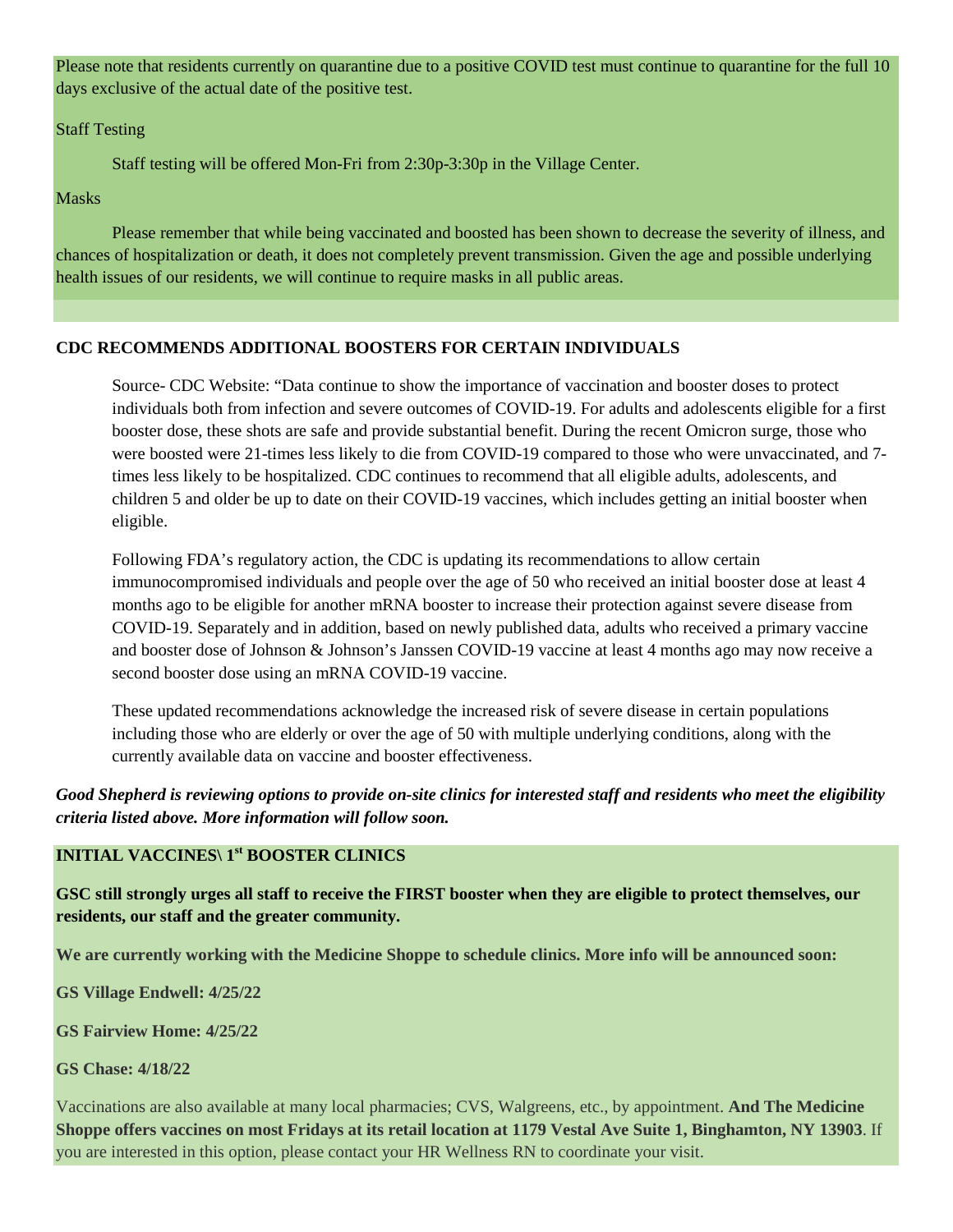Once you have received your booster, please provide your HR RN Wellness Nurse (DON @ Chase) with your updated COVID vaccination ID card.

Any questions please contact the HR RN Wellness Nurse, DON at Chase, Human Resources or your Supervisor.

### **GSC STATISTICS**

| as of              |                |                |                 |
|--------------------|----------------|----------------|-----------------|
| 4/14/2022          | <b>GSFH</b>    | <b>GSVE</b>    | <b>Chase</b>    |
| <b>Year To</b>     |                |                |                 |
| Date +             |                |                |                 |
| residents          |                |                |                 |
| <b>SNF</b>         | $\overline{1}$ | 3              | 17              |
| <b>ACF</b>         | 3              |                | $5 n\rangle$ a  |
| IL                 | $\overline{0}$ |                | 30 n a          |
|                    |                |                |                 |
| <b>Year To</b>     |                |                |                 |
| Date + Staff       |                |                |                 |
| <b>SNF</b>         | 24             | 9              | 23              |
| <b>ACF</b>         | 12             |                | $16 n\rangle$ a |
| IL                 | $n\$ a         |                | 8 n\a           |
|                    |                |                |                 |
| <b>Year To</b>     |                |                |                 |
| <b>Date Deaths</b> |                |                |                 |
| <b>SNF</b>         | $\mathbf 0$    | $\mathbf 0$    | 0               |
| <b>ACF</b>         | $\overline{0}$ |                | $0 n\rangle$ a  |
| IL                 | 0              |                | $0 n\rangle$ a  |
| <b>Active</b>      |                |                |                 |
| <b>Residents</b>   |                |                |                 |
| Cases (in-         |                |                |                 |
| <b>SNF</b>         | $\mathbf 0$    | 3              | 0               |
| <b>ACF</b>         | $\overline{1}$ |                | $0 n\rangle$ a  |
| IL                 | $\overline{0}$ |                | $30 n\rangle$ a |
|                    |                |                |                 |
| <b>Staff</b>       |                |                |                 |
| <b>Furloughed</b>  |                |                |                 |
| <b>SNF</b>         | $\overline{1}$ | 1              | 0               |
| <b>ACF</b>         | $\overline{0}$ |                | 1 n a           |
| IL                 | $n\$ a         | $\overline{2}$ | $n\$ a          |
|                    |                |                |                 |

### **COMMUNITY LEVELS FOR BROOME AND CHENANGO COUNTIES**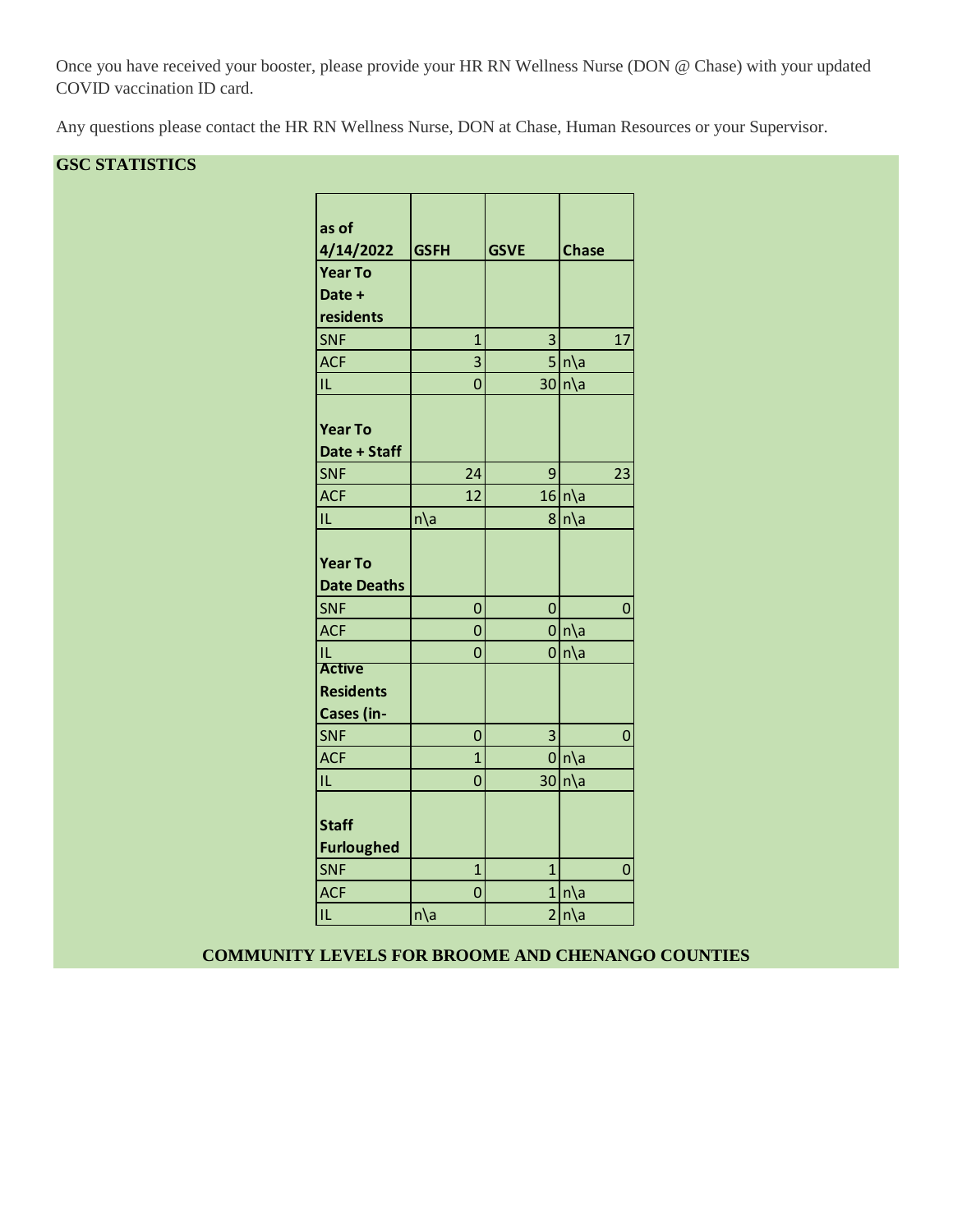

### **CMS ISSUED GUIDANCE ON EMPLOYEE TESTING: STAFF NOT FULLY UP TO DATE INCLUDING UN-BOOSTED STAFF SUBJECT TO ROUTINE TESTING**

In general, the testing guidance replaces the term "vaccinated" with "up-to-date with all recommended COVID-19 vaccine doses" and deletes the term "unvaccinated." In addition, it updates the recommendations for testing individuals within 90 days after recovering from COVID-19. "Up-to-Date" means a person has received all recommended COVID-19 vaccines, including any booster dose(s) when eligible.

**As a result of this updated guidance, staff who are fully vaccinated and eligible for a booster,** *but are not boosted***, must be tested routinely based on the community [transmission rates in your facility's county,](https://urldefense.proofpoint.com/v2/url?u=https-3A__covid.cdc.gov_covid-2Ddata-2Dtracker_-23county-2Dview-3Flist-5Fselect-5Fstate-3DNew-2BYork-26data-2Dtype-3DRisk&d=DwMFAg&c=euGZstcaTDllvimEN8b7jXrwqOf-v5A_CdpgnVfiiMM&r=dVsWmlZe0o8jsH5bN96UVtuYBwRuc3oJFf5U2Fg3vPE&m=mQJBtv61yKahnBH89GbG7VoB2uzUdyUE7ydan4n3wSc&s=njOhNkIBBiB-88o-mSyUqJyzQr-avCibP9hf9wDVp7Y&e=) along with those who are not fully vaccinated and those who are unvaccinated (i.e., exempt).** In most counties, this is still twice weekly. Staff who are fully vaccinated and boosted and staff who have recovered in the prior 90 days do not need to be routinely tested for COVID-19. In general, the guidance provides that "testing is not necessary for asymptomatic people who have recovered from SARS-CoV-2 infection in the prior 90 days; however, if testing is performed on these people, an antigen test instead of a nucleic acid amplification test (NAAT) is recommended. This is because some people may remain NAAT positive but not be infectious during this period."